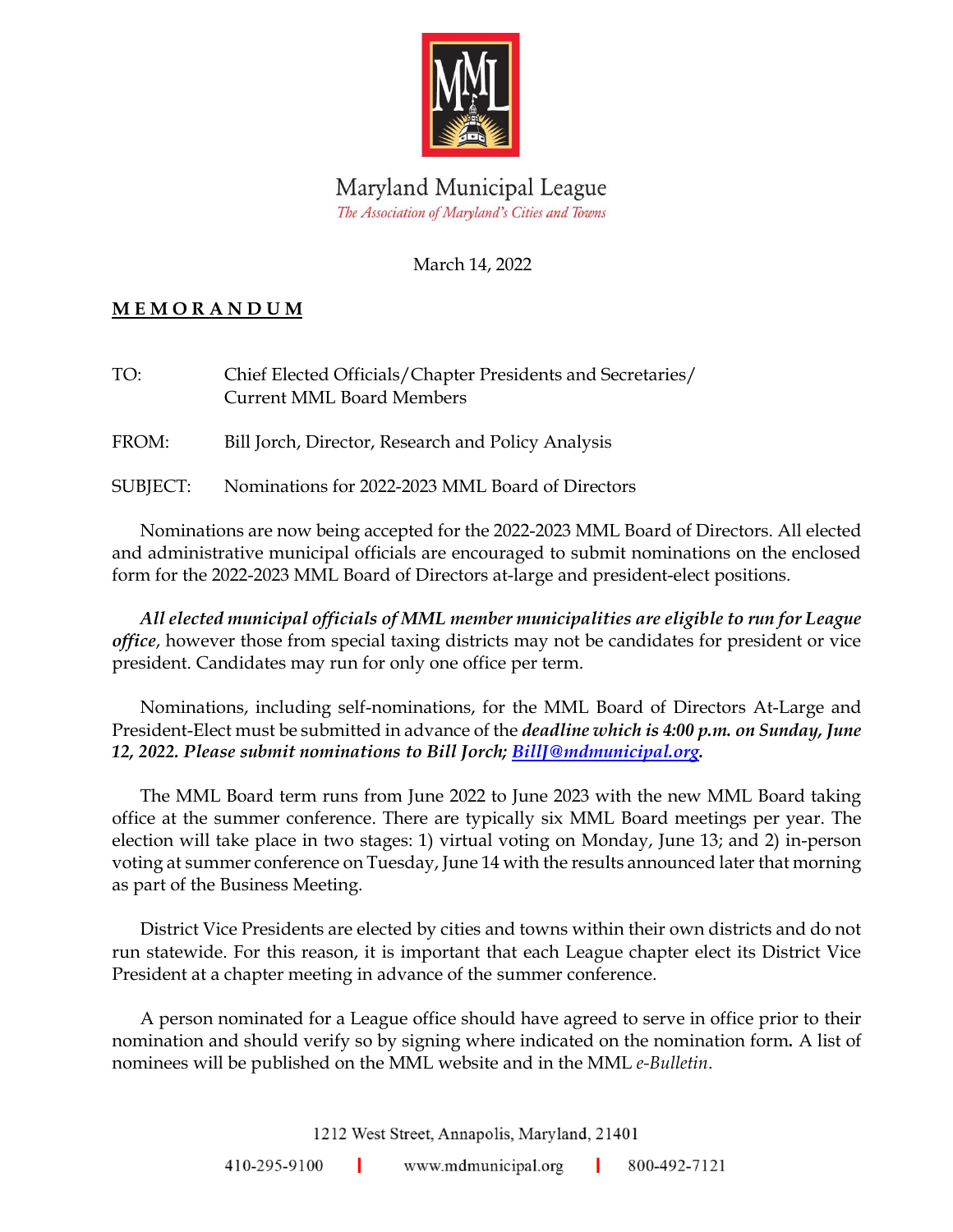## **Current Elected Members of MML's Board of Directors (2021-2022)**

| PRESIDENT: | Jacob Day, Mayor, Salisbury |
|------------|-----------------------------|
|------------|-----------------------------|

PRESIDENT-ELECT: Denise Mitchell, Councilmember, College Park

#### DISTRICT VICE PRESIDENTS**:**

| District 1  | Todd Nock, Councilmember, Pocomoke City          |
|-------------|--------------------------------------------------|
| District 2  | Michael Bibb, Commission President, St. Michaels |
| District 3  | Brandon Scott, Mayor, Baltimore                  |
| District 4  | Gregory Dotson, Councilmember, North Beach       |
| District 5  | Jarrett Smith, Councilmember, Takoma Park        |
| District 6  | Michael O'Connor, Mayor, Frederick               |
| District 7  | Kevin Grove, Councilmember, Frostburg            |
| District 8  | Howard Long, Mayor, Boonsboro                    |
| District 9  | Patrick Wojahn, Mayor, College Park              |
| District 10 | Dave Martin, Councilmember, Havre de Grace       |
| District 11 | Christopher Nevin, Mayor, Hampstead              |
|             |                                                  |

#### MEMBERS-AT-LARGE:

Sadara Barrow, Mayor, Colmar Manor Michael Benton, Mayor, North Beach John Carroll, Mayor, Galena Diane Foster, Councilmember, Taneytown Jeannine James, Mayor, La Plata Ken Lord, Mayor, Keedysville Travis Marion, Mayor, Rising Sun James Mattingly, IV, Council Vice President, Leonardtown Raymond Morriss, Mayor, Cumberland David Unglesbee, Councilmember, Hampstead